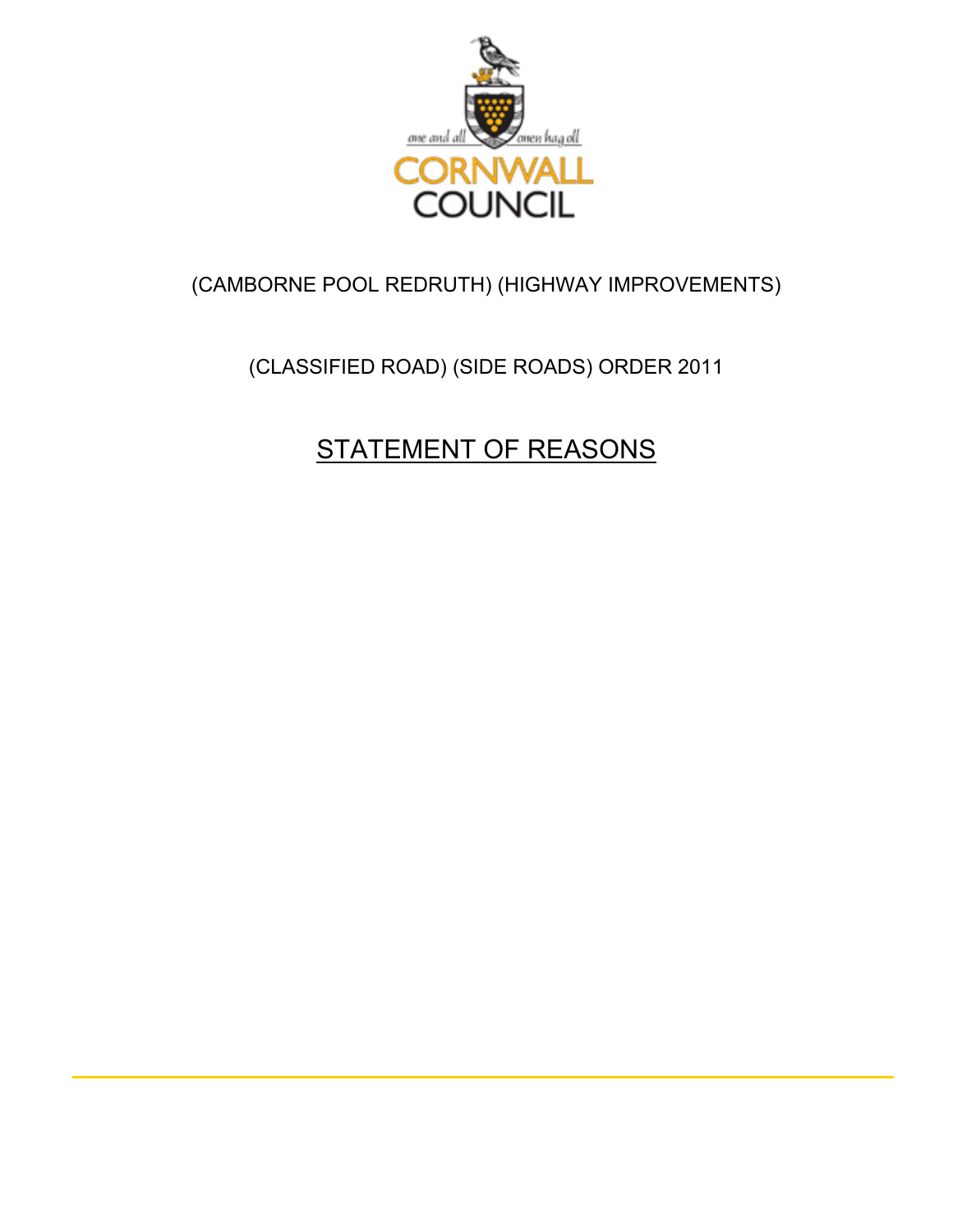

# **Contents**

| 1            |                                                                             |                |  |  |
|--------------|-----------------------------------------------------------------------------|----------------|--|--|
|              | 1.1                                                                         |                |  |  |
|              | 1.1.1 Authority to make the Orders                                          | 1              |  |  |
|              | 1.1.2 Regional Planning Policy framework                                    | 1              |  |  |
|              | 1.1.3 Cornwall Council Transportation Policy background                     | $\overline{2}$ |  |  |
|              | 1.1.4 Major Scheme Business Case Bid for Funding                            | 3              |  |  |
|              | 1.1.5 The Coalition Government's Comprehensive Spending Review (June 2010)4 |                |  |  |
|              | 1.1.6 `Planning position                                                    | 4              |  |  |
|              | $1.2\,$                                                                     |                |  |  |
|              | 1.2.1 The Highway Improvements Scheme                                       | 5              |  |  |
|              | 1.2.2 Side Roads                                                            | 6              |  |  |
|              | 1.2.3 Accesses                                                              | 6              |  |  |
|              | 1.2.4 Footpaths and Rights of Way                                           | 6              |  |  |
|              | 1.2.5 Landscaping                                                           | 7              |  |  |
| $\mathbf{2}$ | The reason for the Order, its purpose and the need to use SRO powers  8     |                |  |  |
|              | 2.1                                                                         |                |  |  |
|              | 2.2                                                                         |                |  |  |
| 3            |                                                                             |                |  |  |
|              | 3.1                                                                         |                |  |  |
|              | 3.2                                                                         |                |  |  |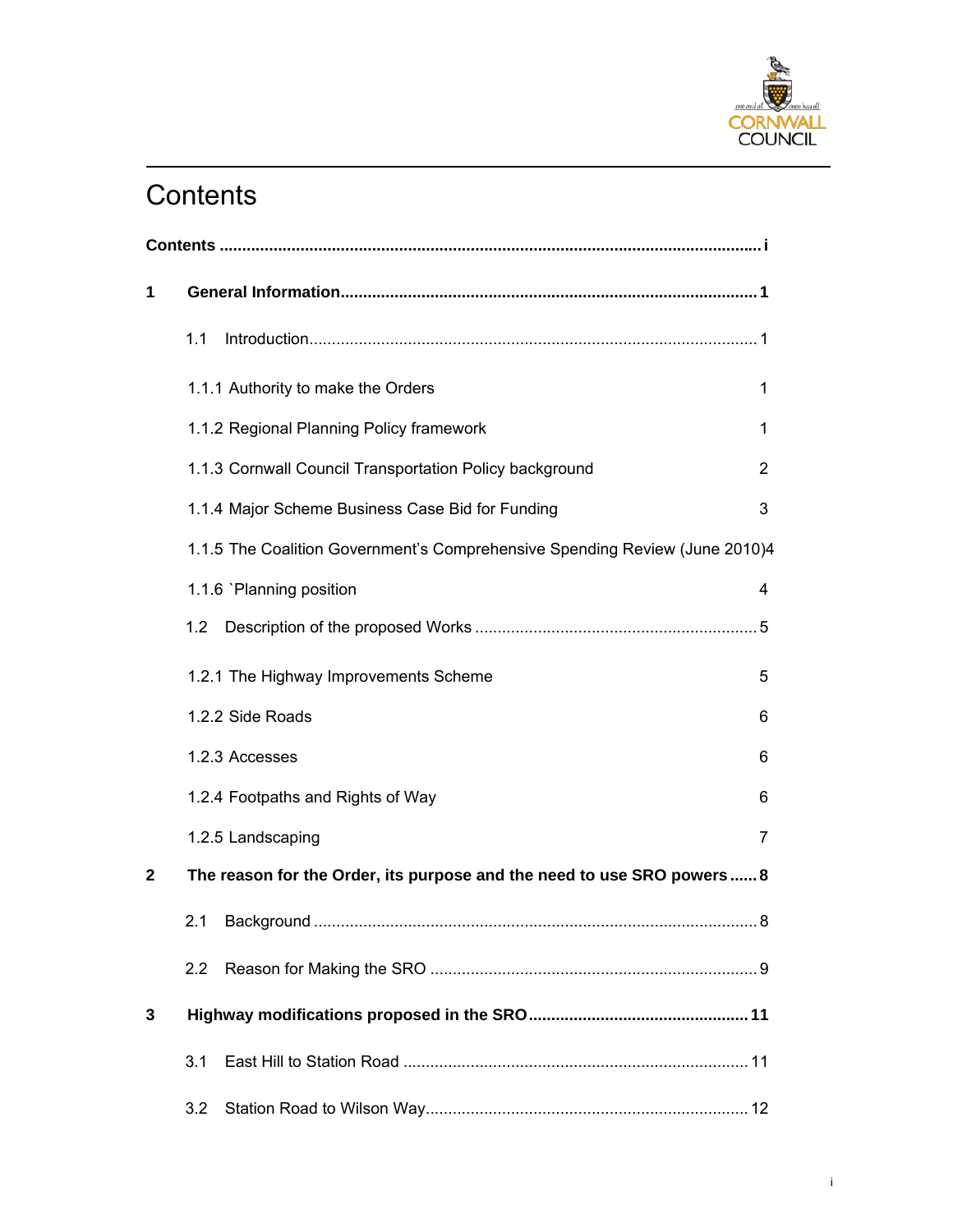

|   | 3.3 <sub>2</sub> |                                               |    |
|---|------------------|-----------------------------------------------|----|
|   | 3.4              |                                               |    |
| 4 |                  |                                               |    |
| 5 |                  |                                               |    |
|   | 5.1              |                                               |    |
|   | 5.2              |                                               |    |
|   |                  | 5.2.1 Listed Buildings and Conservation Areas | 15 |
|   |                  | 5.2.2 World Heritage Site<br>15               |    |
|   |                  | 5.2.3 Negotiated land acquisition             | 16 |
|   | 5.3              |                                               |    |
|   | 5.4              |                                               |    |
|   | 5.5              |                                               |    |
|   | 5.6              |                                               |    |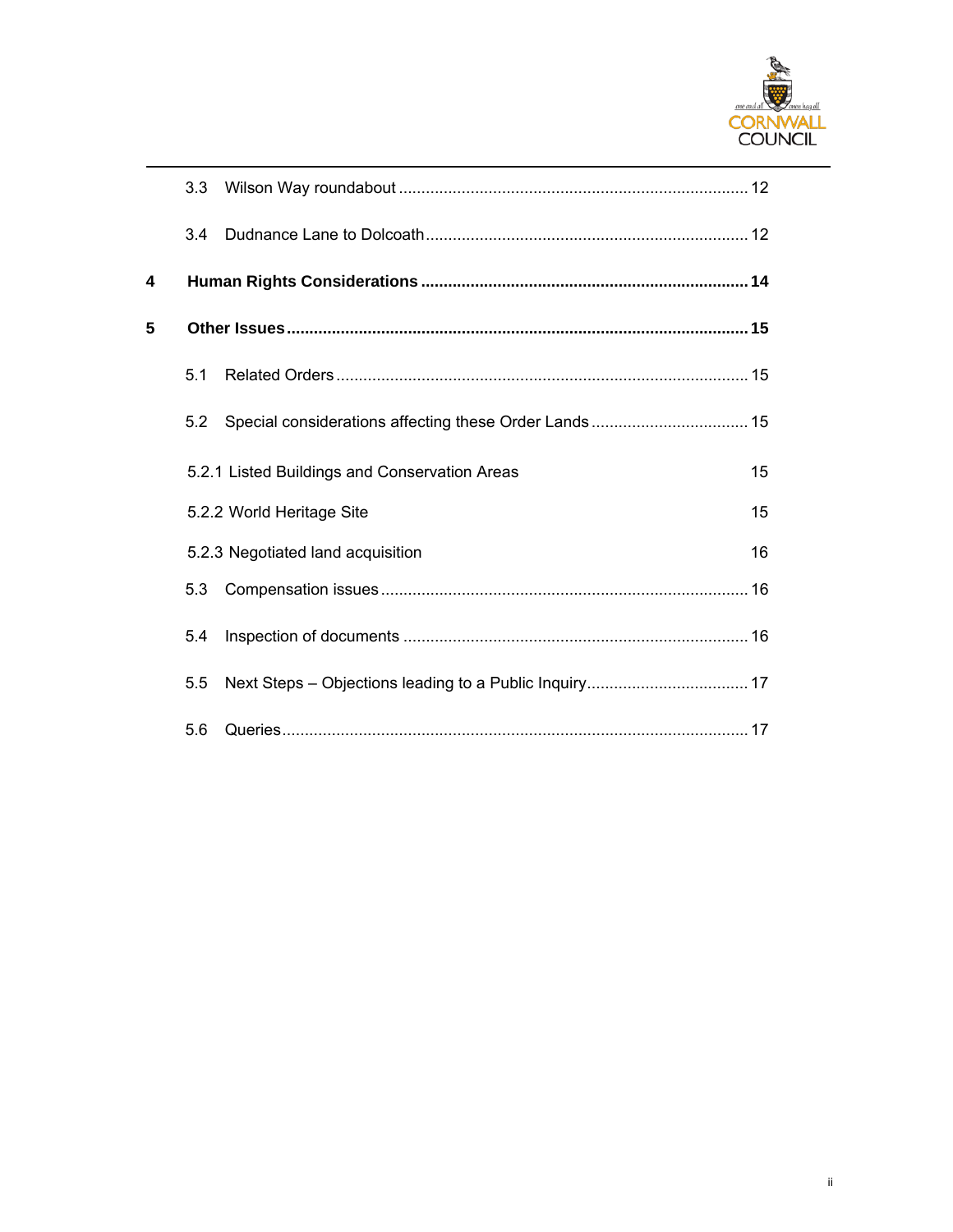

# 1 General Information

#### **1.1 Introduction**

This Statement of Reasons for making the Side Roads Order (SRO) is intended to be a clear and concise description of the SRO and the scheme background explaining why the SRO is needed.

#### *1.1.1 Authority to make the Orders*

On 13 July 2011 the Cornwall Council ("the Council") Cabinet resolved to make the (Camborne Pool Redruth Highway Improvements) Side Roads Order 2011 ("the Order"). The highways affected by the proposed scheme pursuant to the Order broadly cover existing highways including Dudnance Lane, Wilson Way, Lower Pengegon, Dolcoath Road, Dolcoath Avenue, Church View Road, Chapel Road, Forth Kegyn, Carn Brea Lane, Station Road, Tincroft Road, Agar Way, Druids Road and a number of private roads and accesses over lengths which are described in greater detail in Section 3.

The scheme is situated at the heart of the Camborne, Pool and Redruth ("CPR") conurbations and feeds directly onto the A30 Trunk Road via Tolvaddon Road and Tolvaddon interchange.

This Side Roads Order is required to authorise the alteration of highways and private means of access that cross or enter the route of, or are otherwise affected by, the proposed improvements.

This is a non-statutory statement.

#### *1.1.2 Regional Planning Policy framework*

The CPR area is designated as one of the largest growth area in Cornwall with the potential to provide substantial numbers of additional houses and new jobs by 2027. Regeneration plans for the area were originally developed within the SW Regional Development Agency's Regional Economic Strategy, realised through Local Development Frameworks set within the wider structure of the National Planning Policy Statements, the Cornwall Structure Plan and the Regional Spatial Strategy.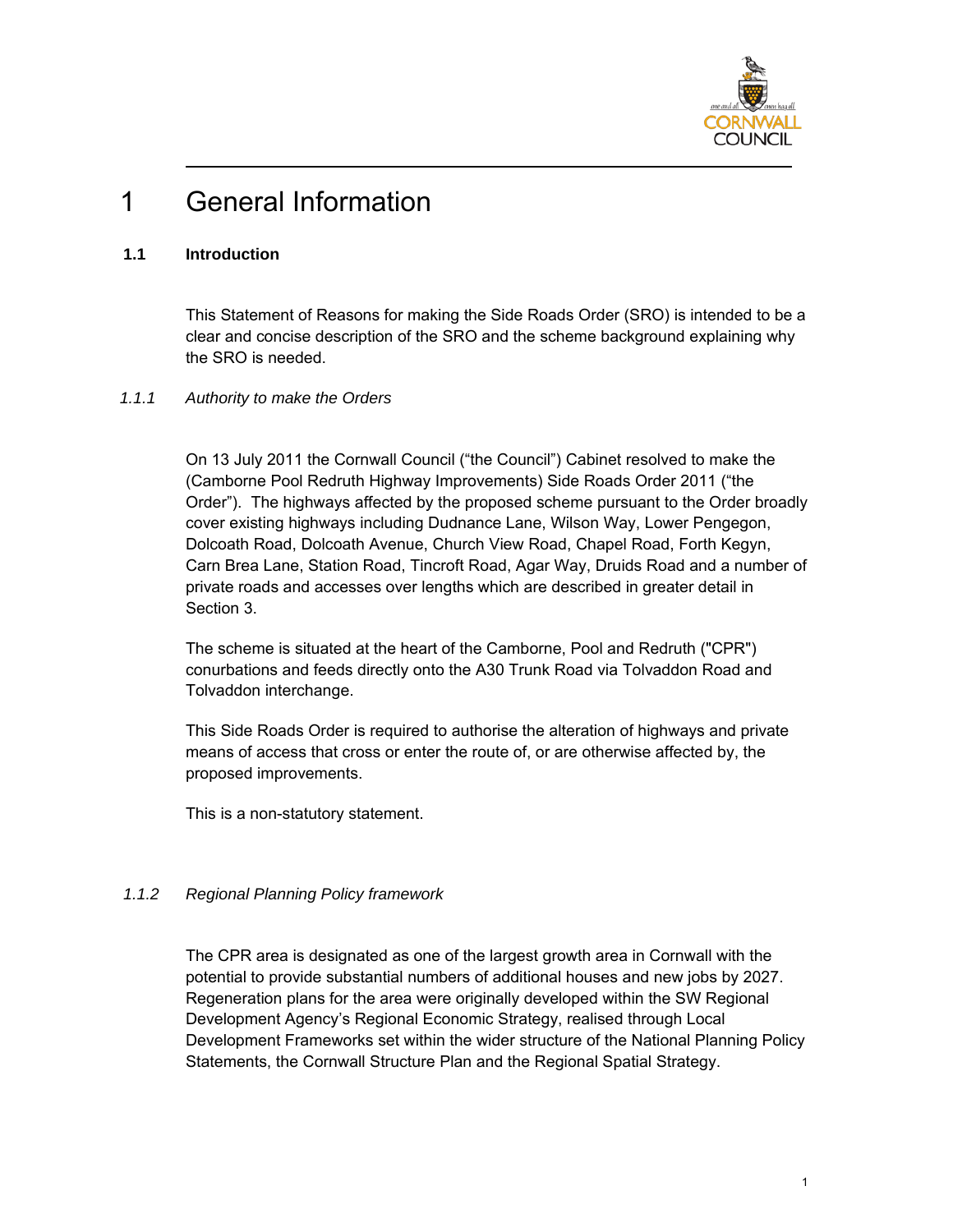

A new Area Action Plan will be developed by Cornwall Council to confirm the planning policy guidance in the CPR corridor and allocate development proposals for environmental and economic regeneration and growth within the area.

Major transportation improvements are fundamental to achieving the action plan targets; theyhave been in preparation since 2003 with full support of all the development partners including the previous CPR Urban Regeneration Company and the SW Regional Development Agency, the Homes and Communities Agency and the Council.

These highway improvements represent value for money and are vital to the regeneration of CPR and therefore to the continued revitalisation of the Cornish economy in this corridor. Without these transport investments the regeneration proposals cannot be achieved due to lack of capacity on the existing road network.

#### *1.1.3 Cornwall Council Transportation Policy background*

Cornwall's second Local Transport Plan (LPT2) covering the period 2006-2011 was published in 2005 and addressed in detail the need for transportation to support regeneration in the county.

LTP2 identified that the challenge for Cornwall is how to achieve regeneration and development in a way that is sustainable and promotes the environmental, economic and social objectives of the county. Solutions were required that supported and facilitated the County's economic regeneration and also addressed mounting congestion problems.

LTP2 specifically supports the CPR Transport Strategy and states that the implementation of a long term strategy for the CPR area is pivotal to successful regeneration, by creating vital additional capacity to facilitate new investment in the area. According to the LTP2, the following regional priorities are addressed by the Improvements:

- To harness the benefits of population growth and manage the implications of population change;
- To enhance economic prosperity and ensure quality of employment opportunity; and,
- To address deprivation and disadvantage and reduce significant intra-regional inequalities.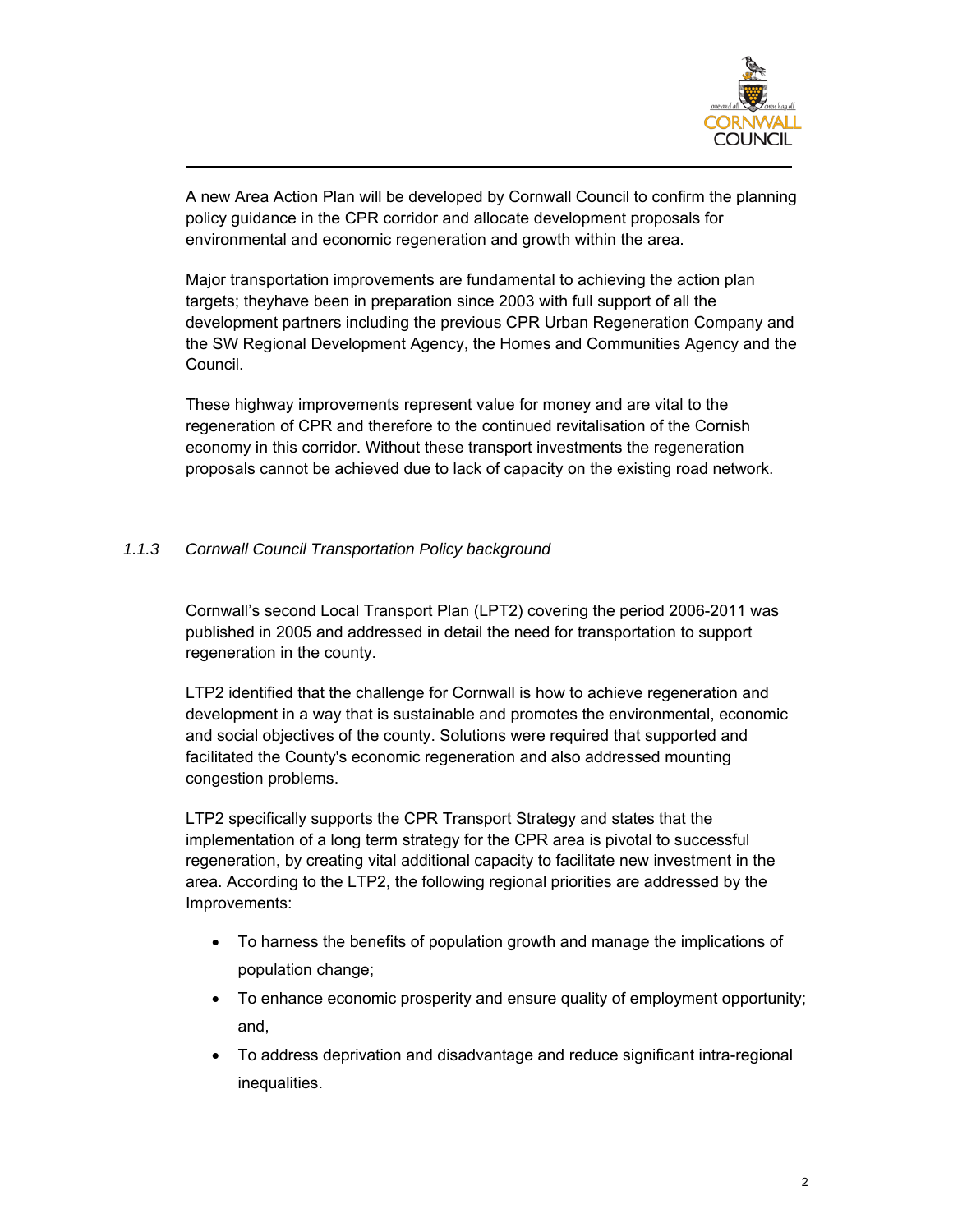

The implications if the Transport Strategy is not delivered will be failure to deliver the regeneration development strategy at a local level; and, to undermine completely the Council's overall plans to transform the area.

Accordingly, a Transport Study was commissioned in 2003 to establish the transportation strategy for the area, which would support the emerging development plans. The recommended strategy from this Study proposed an integrated package of measures to increase travel options, manage and enhance the network capacity and change travel behaviour. The strategy placed a focus on the regeneration and development of CPR in a sustainable way that protected the environment, promoted social and economic development and tackled growing traffic congestion. A key element of the strategy was to reduce car dependency.

The strategy was adopted by the then Cornwall County Council (CCC) and included in the LTP2. The three cornerstones of the CPR transport strategy are:

- Expanding travel options,
- Managing the highway network and
- Influencing travel behaviour

The main elements of this transport strategy, furthered by the highway improvements which are the subject of these Orders, are:

- Development of a North-South Corridor in Pool; a gateway dual carriageway to provide quick access from the A30 to the main regeneration areas in the Camborne to Redruth corridor;
- An East-West Link between Camborne and Redruth, a new road to act as a distributor for the new developments and an alternative link to the congested A3047;
- Conversion of the A3047 into a bus priority corridor; and,
- Improvements to cycling and walking infrastructure.

#### *1.1.4 Major Scheme Business Case Bid for Funding*

It was agreed with the then Government Office for the South West (GOSW) and the Department for Transport that major scheme bid funding would be the most appropriate way to fund the transport strategy. The funding bid was developed from inception with the objective of maximising the contribution from the private sector, and significant contributions have been committed from developers towards the strategy.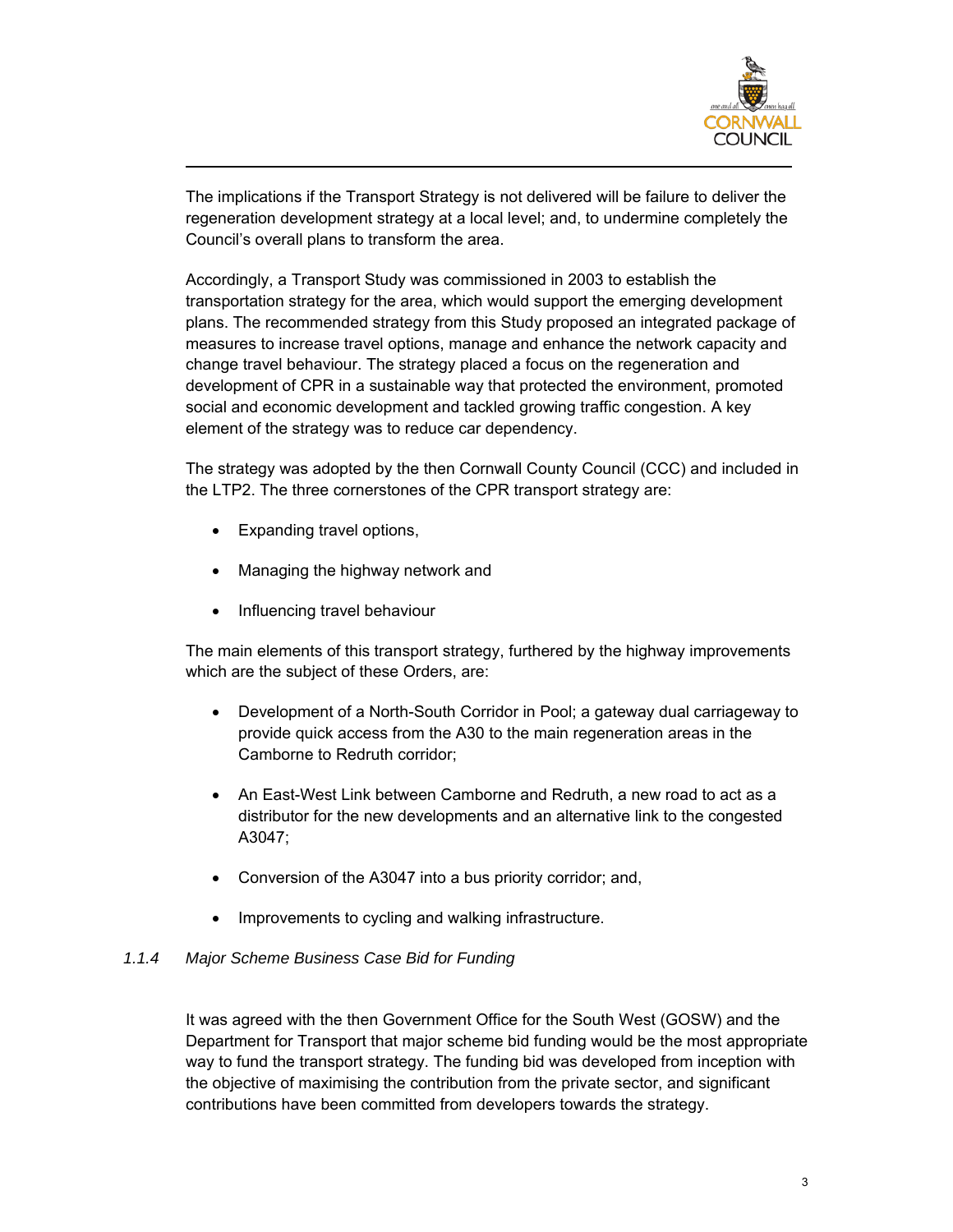

The CPR transport strategy was identified by the DfT and Regional Assembly in June 2006 as a priority for funding in the South West Regional Allocation for 2006 to 2016.

The Preferred Route was developed in detail for inclusion in a Major Scheme Business Case (MSBC) which was submitted to the Department for Transport in August 2006. A decision by the Transport Minister on 20 June 2008 approved a substantial Government contribution towards the cost of "this major new scheme in the region"

*1.1.5 The Coalition Government's Comprehensive Spending Review (June 2010)* 

#### **The original scheme proposals have now changed and have been reduced in scope to enable the Council to meet the requirements of the Government's Comprehensive Spending Review.**

This smaller, lower capital cost, Stage 1 scheme has been exhibited to the public showing that the upgrading of Wilson Way and the dual carriageway standard improvement of Dudnanace Lane are not now included in the present scheme.

Its purpose, however, is unchanged: to provide a robust highway network to facilitate the planned regeneration developments in the area and to meet future needs. The new CPR Stage 1scheme will create a new, alternative East to West route to take traffic away from current bottlenecks on the A3047.

#### *1.1.6 `Planning position*

Two planning approvals (Phase 1 and Phase 2) have been granted by Cornwall Council which together cover the whole of the proposed scheme referred to in this Order.

Phase 1 (East Hill to Wilson Way) was approved by the Planning Department in November 2008 and Phase 2 (Dudnance Lane to Dolcoath) was approved in January 2010.

The present, CPR **Stage 1**, highway works will implement only part of this (Phase 1 plus Phase 2) scheme.

The Council intends to complete the remaining **Stage 2** improvements, and realise the whole scheme, when further funds become available.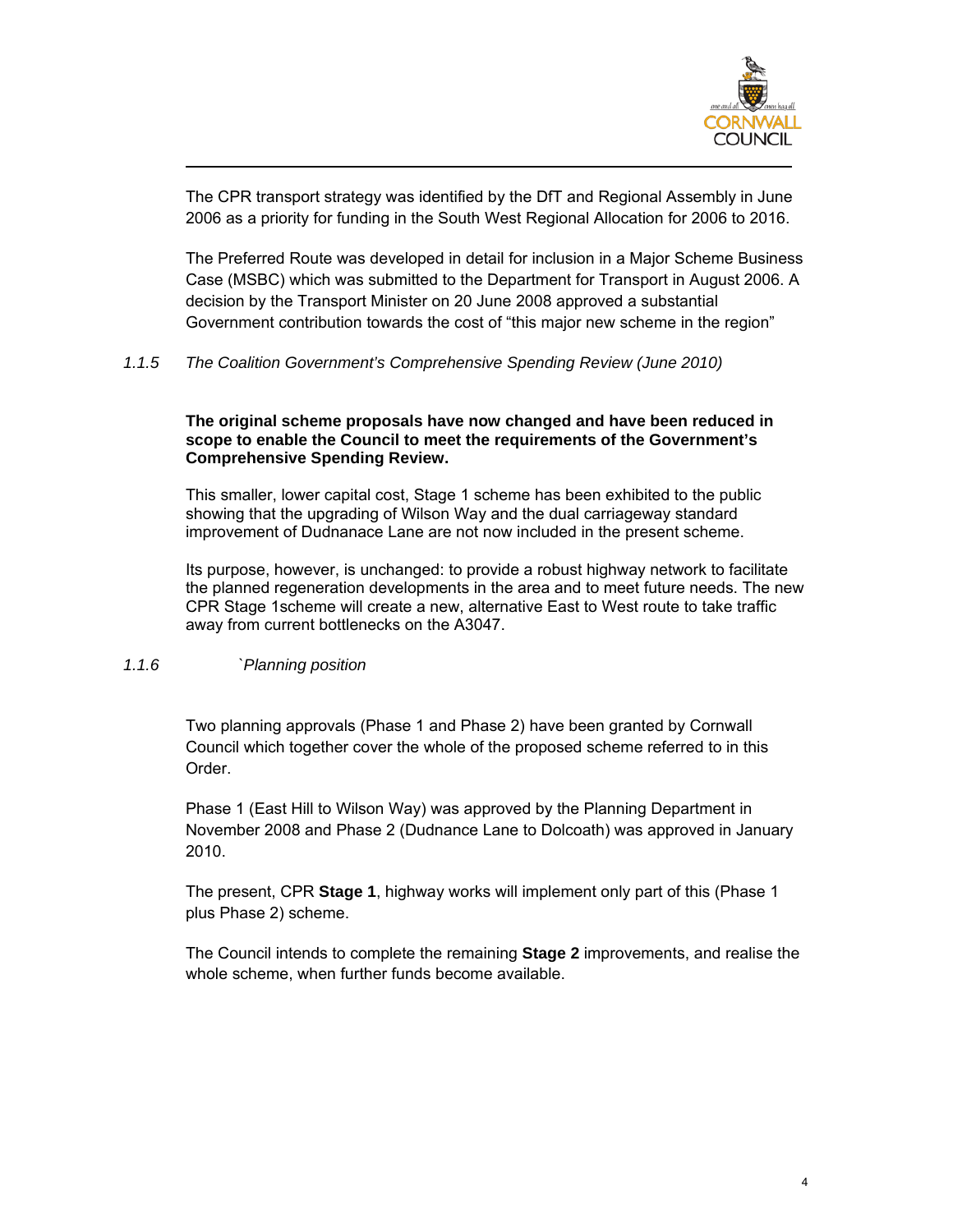

#### **1.2 Description of the proposed Works**

#### *1.2.1 The Highway Improvements Scheme*

The highway improvements will comprise:

- The widening of a short length of Dudnanace Lane, South of East Hill, to accommodate a longer, northbound, left-turn lane into the signal controlled junction.
- A new signal controlled junction at Heartlands Park for the park access, the new link road and Dudnanace Lane, with widened carriageways to accommodate turning traffic lanes.
- A shared cycleway / footway (3.0m wide) would be provided on the West side and the existing footway would be retained on the East side as far as the access to Pool Market. At this location the cycleway / footway would switch to the East side of Dudnance lane via a signal controlled crossing point.

In Stage 1, there would be no further upgrading of Dudnance Lane between the East Hill junction and Penhallick Road.

• A new traffic signal controlled junction, with widening for turning lanes, would be provided at Penhallick Road.

There would be a new shared footway/cycleway, 3.0m wide, on the North side (from the Pool Market access) and the existing footway would be retained on the South side.

• A new link road from Station Road to a new roundabout on Wilson Way at Carn Brea Lane; the road will run parallel to the London / Penzance railway line for approximately 300m before bearing North to the new roundabout (Wilson Way Roundabout).

The shared footway/cycleway, 3.0m wide, on the North side and 2.0m wide footway on the South side would continue on this section.

In Stage 1 there would be no further improvement or upgrading of Wilson Way between the new roundabout and Barncoose. (except for the closure of one of the accesses to Bookers)

• Connection into into the ongoing Dolcoath Development spine road ("Main Street") entailing the closure of the East end of Dolcoath Avenue.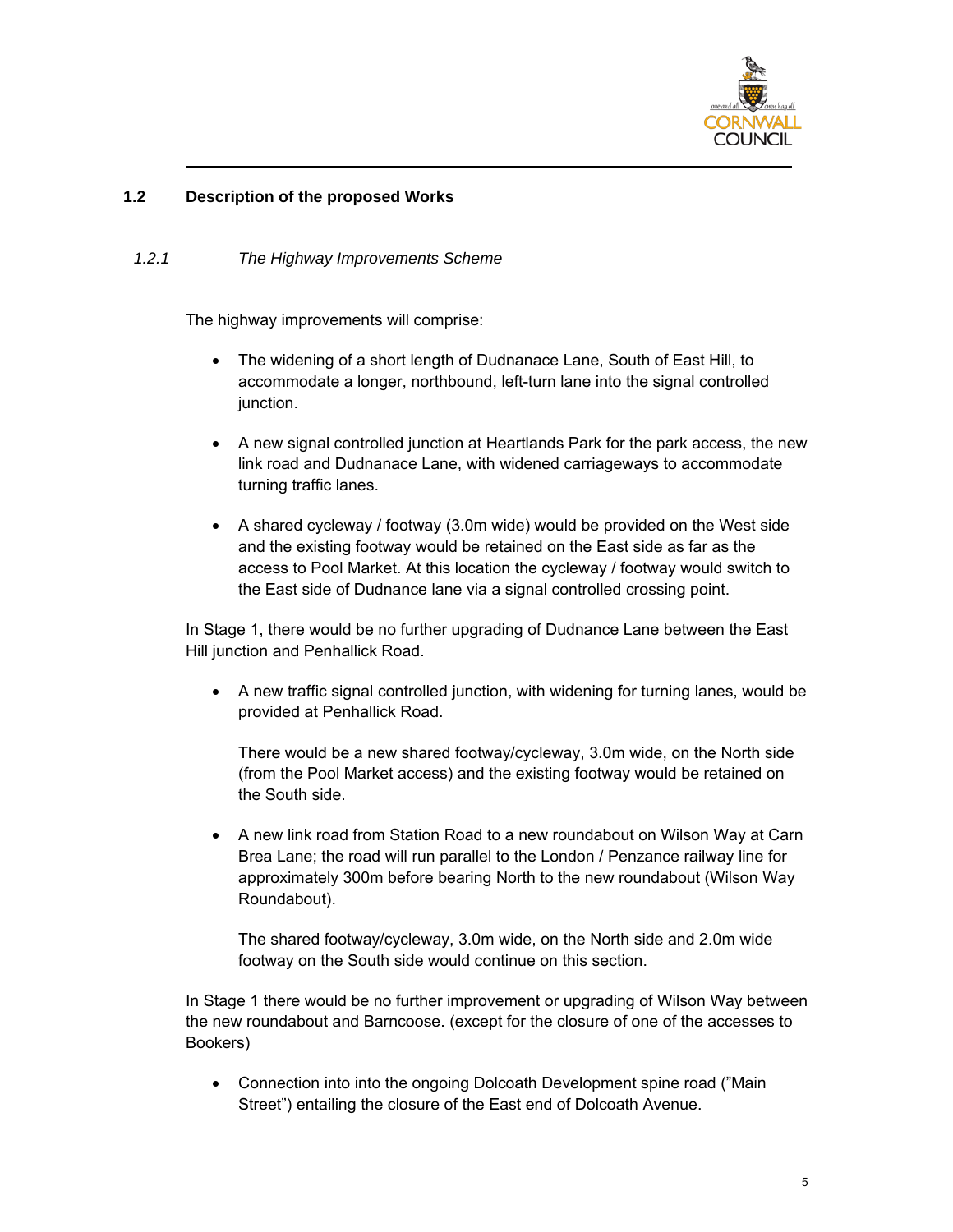

- A new roundabout at Dolcoath Road and
- A new link constructed from this roundabout, across the Red River valley, to the new traffic signal controlled junction at Dudnance Lane (opposite the proposed access into Heartlands Park). This will be a new, single carriageway road 6.8m wide. Pedestrian and cyclist will use a 3.0m wide shared lane on each side of the new road. Safe crossing provision will be designed at the junctions.
- Private access connections will be provided for future development at the site of the proposed Tuckingmill Urban Village, with a centre right turn lane. Private accesses will also be provided to maintain entry and egress to severed land at South Crofty and to facilitate future development.

The new road will cross the Red River valley on embankment with twin 12m arches to accommodate the river, Chapel Road and multi-user trail – all three of which will be diverted through the arches.

#### *1.2.2 Side Roads*

Various existing side roads will need to be connected to the classified road. This will entail connection of new side roads, regrading of the tie-in lengths and a unification or replacement of the existing highway boundary treatments.

#### *1.2.3 Accesses*

Various private accesses and roads serving, residential properties, business premises and land adjacent to the existing roads will be modified as part of the scheme. Access will be maintained to land which will be severed by the scheme.

#### *1.2.4 Footpaths and Rights of Way*

A short section of one Public Footpath (FP No.4 (Carn Brea)) will need to be stopped up and diverted as a consequence of the scheme.

The existing multi-user trail in the Red River valley will be stopped up and diverted through the eastern new arch structure.

The new and improved roads provide additional, contiguous cycleway / footways to meet present and future needs. As developments come to fruition they will help to encourage less dependence on cars for short local journeys.

A link will be provided between the cycleway / footways on the new road and the valley floor multi-user trail.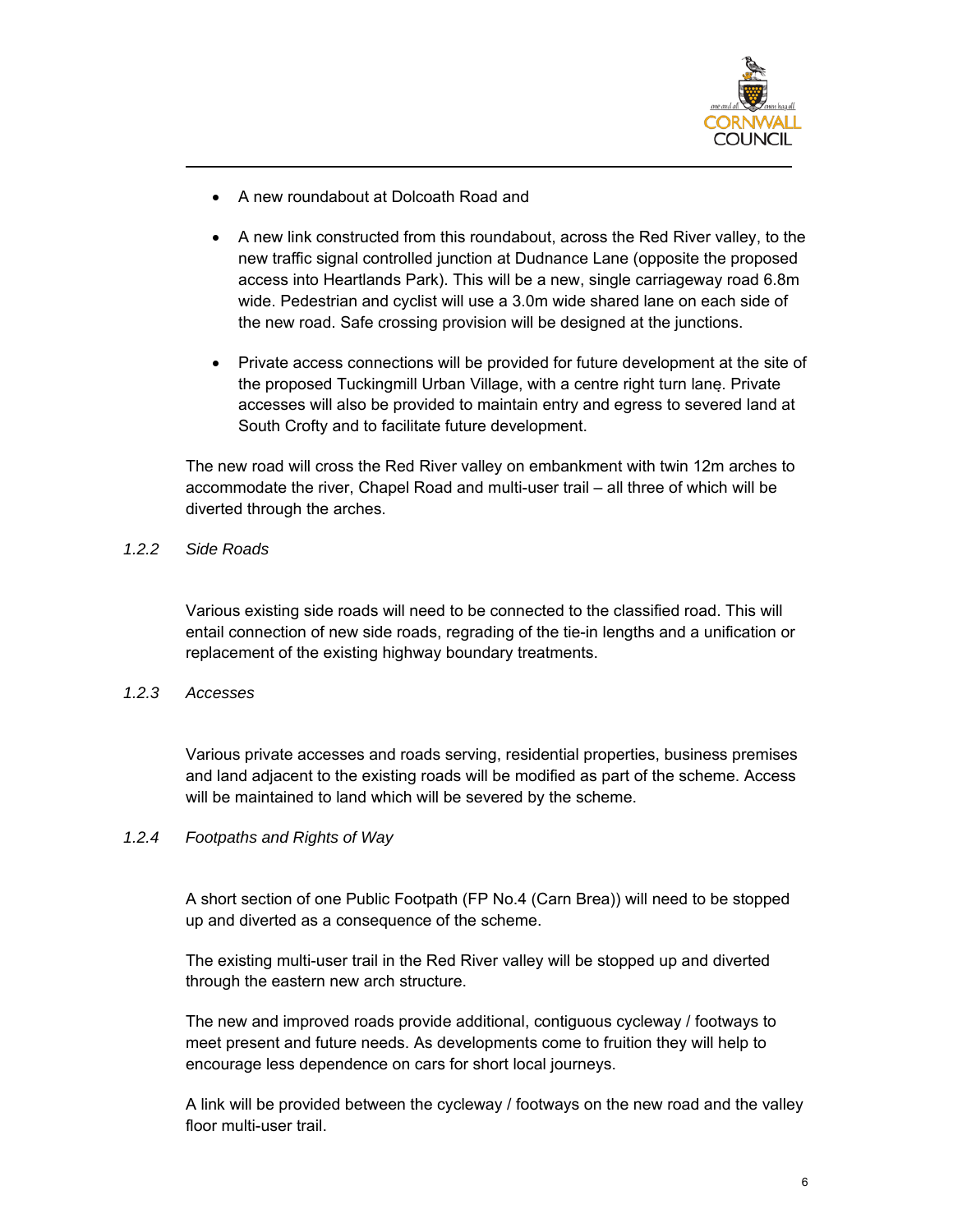

#### *1.2.5 Landscaping*

Landscaping will be included in the scheme where required to mitigate the visual impact of the road and its traffic and to provide replacement and new habitats for flora and fauna.

The Red River diversion will provide an opportunity to augment the wetland habitats by reprofiling the river bed.

Road drainage will be, where possible, carried by open channels – in accordance with the Surface Water Management Plan's preferred design – as accepted by the Environment Agency.

Surface water from the scheme will be collected, in pond and storage cells, to attenuate the discharge flow rates into water courses.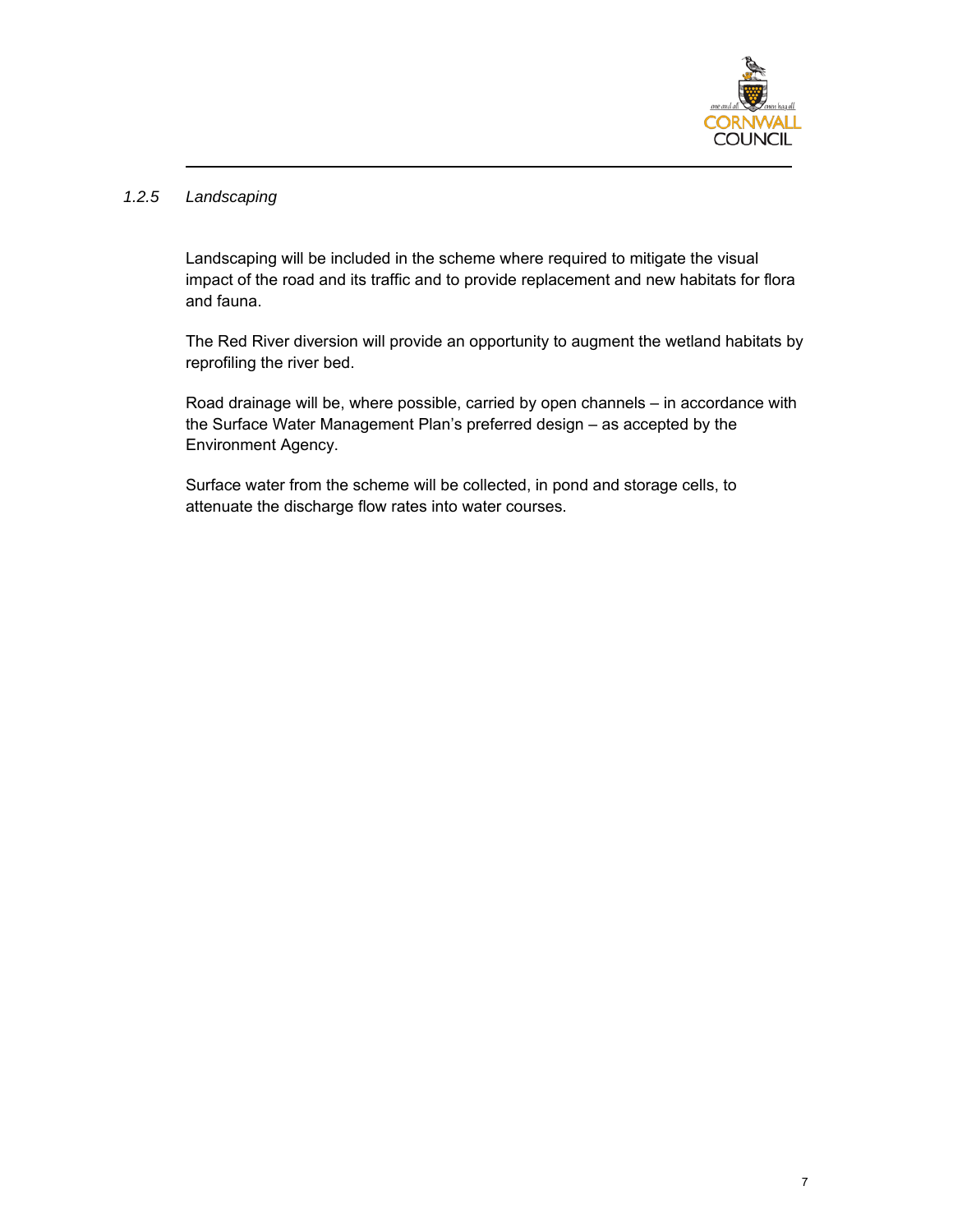

### 2 The reason for the Order, its purpose and the need to use SRO powers

#### **2.1 Background**

The implementation of the Camborne Pool Redruth (CPR) Transport Strategy Stage 1 scheme will bring more people into the corridor to live and work, for education and to undertake shopping and leisure / amenity activities. The scheme is needed to support and contribute to the development of sustainable travel patterns envisaged under the Major Scheme Business Case to deliver the planned regeneration and provide additional capacity on the already overloaded road network.

Feasibility studies and option assessments were carried out in order to arrive at a preferred scheme which was reported on in the Major Scheme Business Case, prepared for Cornwall Council and submitted to Department for Transport. This Preferred Scheme was developed in more detail following consultation on the emerging, detailed designs with the public and stakeholders. Exhibitions of the proposed scheme were held at various stages of development between 2006 and 2011.

The Highways Agency supports the major scheme proposal and acknowledges its importance in order to unlock highway capacity and meet the wider aspiration of promoting sustainable travel within the CPR area. The scheme will secure the longer term regeneration aspirations within the area and the proposals will assist in minimising the impact of local traffic on the A30 trunk road and associated junctions.

The Environment Agency supports the scheme's detailed design of landscaping and drainage provisions.

In the absence of the scheme the regeneration initiatives in the CPR area would be severely compromised and this would be a major deterrent to those considering moving their homes and businesses to the corridor. This is because not only would there be insufficient highway capacity to achieve growth targets but the quality of the environment along the existing A3047, and congestion within the industrial areas, would become intolerable.

The scheme will increase capacity on the highway network and improve accessibility to the Camborne, Pool and Redruth Regeneration Areas to enable redevelopment. The scheme will bring traffic relief to the A3047 and its overloaded junctions which will allow enhanced use of the existing corridor between Camborne and Redruth for public transport. The opportunity will also be taken to improve cycling and walking facilities in the A3047 corridor, thereby promoting sustainable travel options.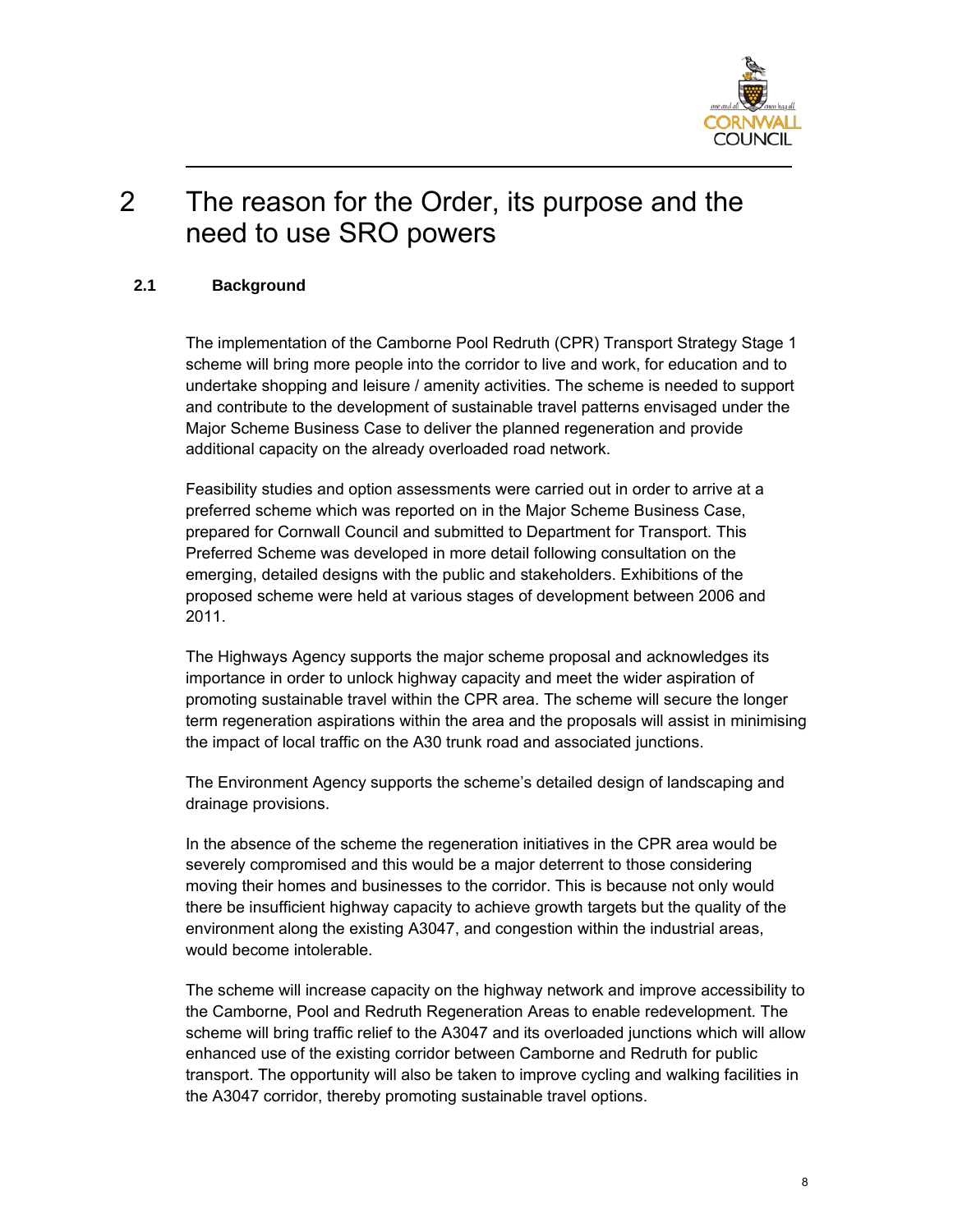

A Side Roads Order is required to make changes to side roads, public footpaths/ bridleways and private access to enable the scheme to be constructed. This Order is an essential prelude to the scheme works. It will provide certainty for programming and the realisation of the Council's regeneration policy objectives for the area.

#### **2.2 Reason for Making the SRO**

Cornwall Council have made this Order in exercise of their powers under Sections 14 and 125 of the Highways Act 1980 and all other powers enabling them to acquire the necessary authority to undertake the alteration of highways and private means of access that cross or enter the route of, or are otherwise affected by, the proposed road improvements.

The Council recognises that a side roads order to close and amend private accesses can only be made if there is a compelling case in the public interest which justifies the overriding of private rights in the land. It is considered that a compelling case exists here.

The Council has given careful consideration to the reasons as to why it is necessary to modify access and side roads as shown on the Order Plans. All freehold owners, lessees and occupiers affected by the side roads order have been consulted as the detailed design of the scheme has been developed. They have been invited to enter into discussions with the Council with a view to agreeing appropriate terms to compensate for any material operational impact of the proposed changes.

The Council has subsequently made the Order to implement the proposed scheme as necessary to achieve the Council's objectives for the area. Discussions will, however, continue with owners of relevant interests regarding the made Order, with a view to limiting the impact. The approach adopted by the Council is in accordance with policy advice and recognised good practice.

In the considered opinion of the Council, the SRO is necessary to facilitate the improvement works and satisfies the requirements for use of powers pursuant to Sections 14 and 125 of the Highways Act 1980

The scheme is fundamental to the economic development and regeneration of the Camborne, Pool and Redruth areas. The scheme will facilitate the creation of some 6,000 new homes and 6,000 new jobs in CPR, thereby furthering the economic development and regeneration of the area. The achievement of this objective depends on the creation of more capacity on the network.

The scheme will act as a stimulus to the promotion of employment opportunities as well as business efficiency, investment and competitiveness by improving access to and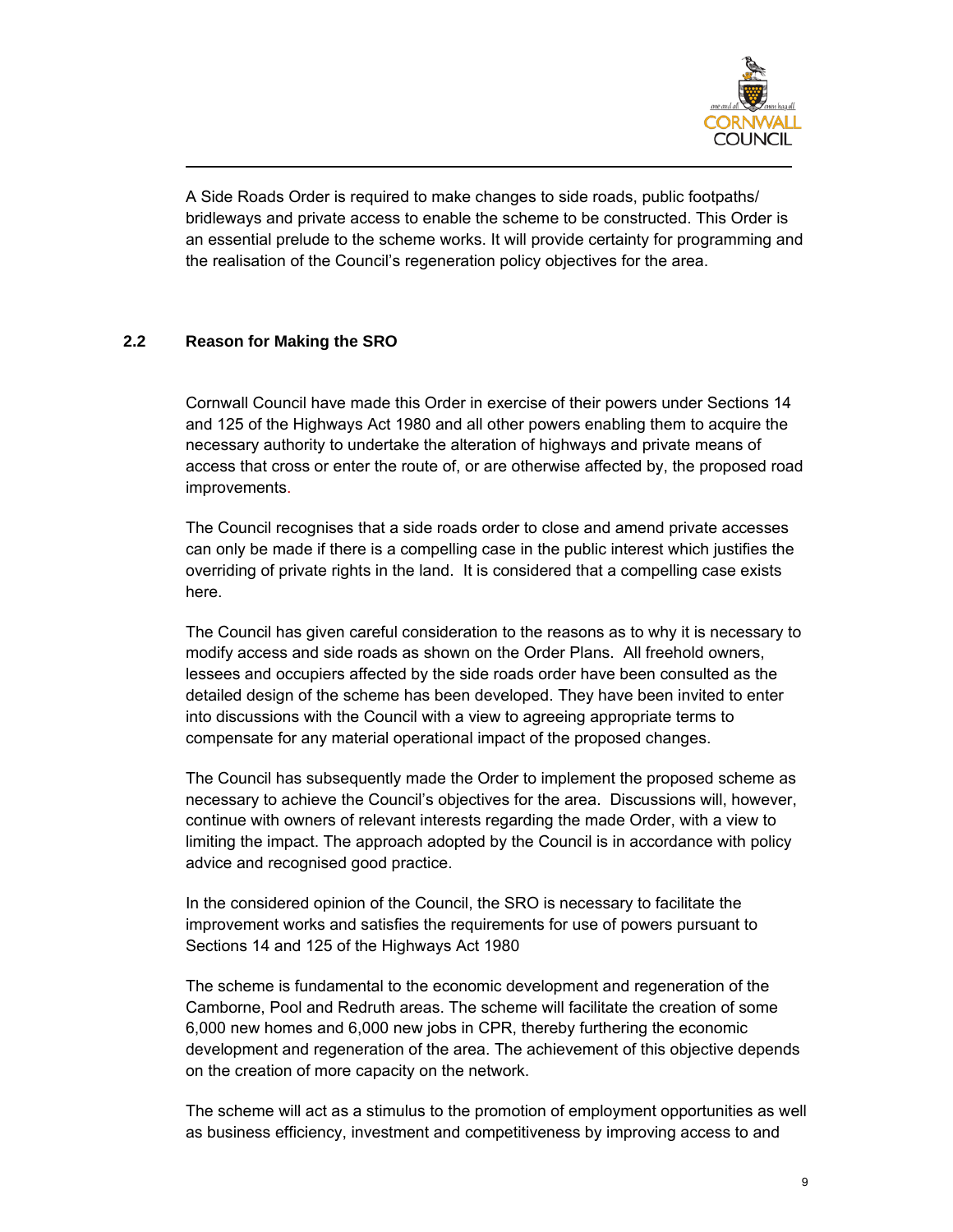

egress from the area. The scheme will contribute to the creation of an attractive environment for securing sustainable investment and new employment in the area securing competitiveness by bolstering the local economy.

The design of the scheme will not only increase traffic capacity and improve access to the area but also enhance the image, character and attractiveness of Camborne, Pool and Redruth for the local people, visitors, the business community as well as potential investors in the local economy.

It is essential that the quality and effectiveness of the highway scheme enables the adjacent developments to be served efficiently and smoothly – delivering materials, goods, customers and travellers with minimal delays or congestion. The scheme will be an essential factor in changing people's perception of the area. It will complement the new development and help to generate a high quality, interesting place with a distinctive character: a desirable and practical place to live, work and play. Well designed, appropriate standard, safe roads are at the heart of most successful communities.

The scheme will also support and contribute to the emergence of sustainable development and travel patterns envisaged under the Major Scheme Business Case. The scheme will expand the local network of cycleways and footways. The new road cross section, with these 3.0m wide cycleway / footways each side, will be flexible enough to cope with a range of future needs. The facilities for non-motorised road users will contribute to the character of the emerging urban fabric of the CPR corridor.

The reduction in traffic on the A3047 due to the improved East-West distribution will, in due course, be exploited to improve the bus network corridor .The frequency, speed, quality and reliability of bus services on this already busy bus corridor will be improved to make access to the area by bus transport more attractive. The opportunity will also be taken to improve and enhance cycling and walking in the A3047 corridor.

The scheme will contribute to the achievement of sustainable development by increasing the capacity and flexibility of the highway network and improving accessibility to the area.

The Side Roads Order will enable the scheme to be properly linked into the existing highway network and will ensure that all existing rights of access to private property and businesses are maintained as far as is practicable with the scheme.

The scheme will thus enable the Council's Transportation policy objectives to be met and allow redevelopment to take place as programmed.

It will provide certainty for programming and construction works It is therefore considered that a Side Roads Order is necessary and justifiable in the public interest.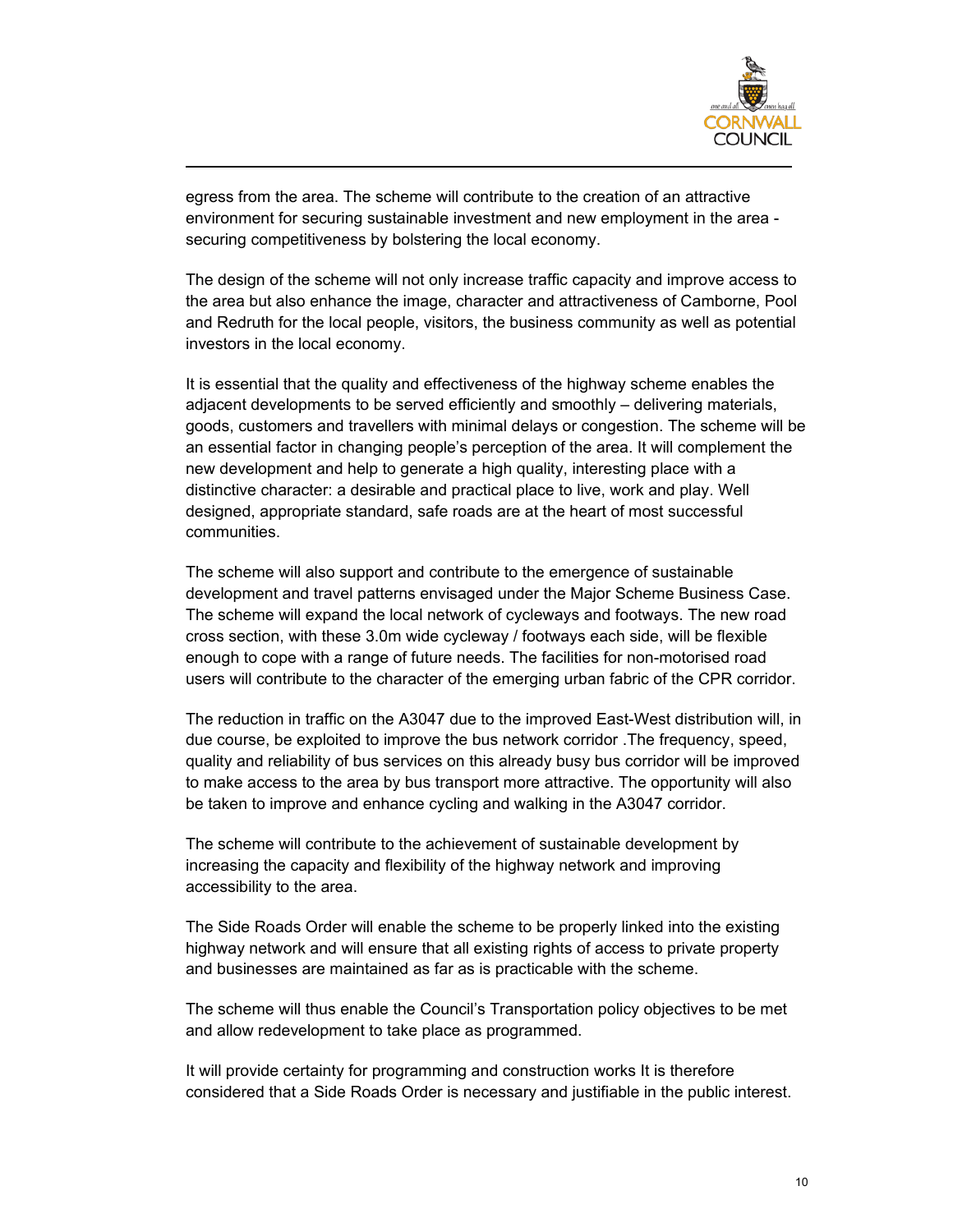

## 3 Highway modifications proposed in the SRO

The scheme requires the following:

#### **3.1 East Hill to Station Road**

From East Hill southwards along Dudnance Lane a number of private accesses to adjacent land or commercial interests will be stopped up, to maintain the free flow of traffic and create a new cycleway / footway on the West side of the lane, and some will be reopened, or new private means of access created.

The access into Heartlands Park will be created as a new highway so as to create a signal controlled junction.

A signal controlled crossing point will be constructed adjacent to the Pool Market access to switch the cycleway / footway to the Northeast side of Dudnance Lane.

Where the existing road runs alongside the Penzance to Paddington railway line, other private accesses, to residences, businesses and properties off Dudnance Lane and Station Road, will be stopped up, amended, relocated, created or recreated as required in order to enable the widening of the road to take place.

Existing side roads such as Penhallick Road and Station Road are to be tied into the new road and improved as required.

The residential property, Sylmar, will be demolished to allow the road to be widened. The existing access to its land will be stopped up.

Tesco's private access off Station Road will be stopped up and a replacement access provided 45metres eastwards, (as shown on Site Plan 2). The new access will enable the operational manoeuvring of HGV deliveries by the necessary inclusion of a turning area, and will remove the need for vehicles to reverse in from the highway

Carter's Packaging will have an additional access to improve highway safety by enabling one-way operations.

The existing private means of access to the West of the Network Rail's depot, (the triangular area in front of depot's gates), will be stopped up. It is the Council's intention to relocate the depot by agreement with Network Rail to another suitable site.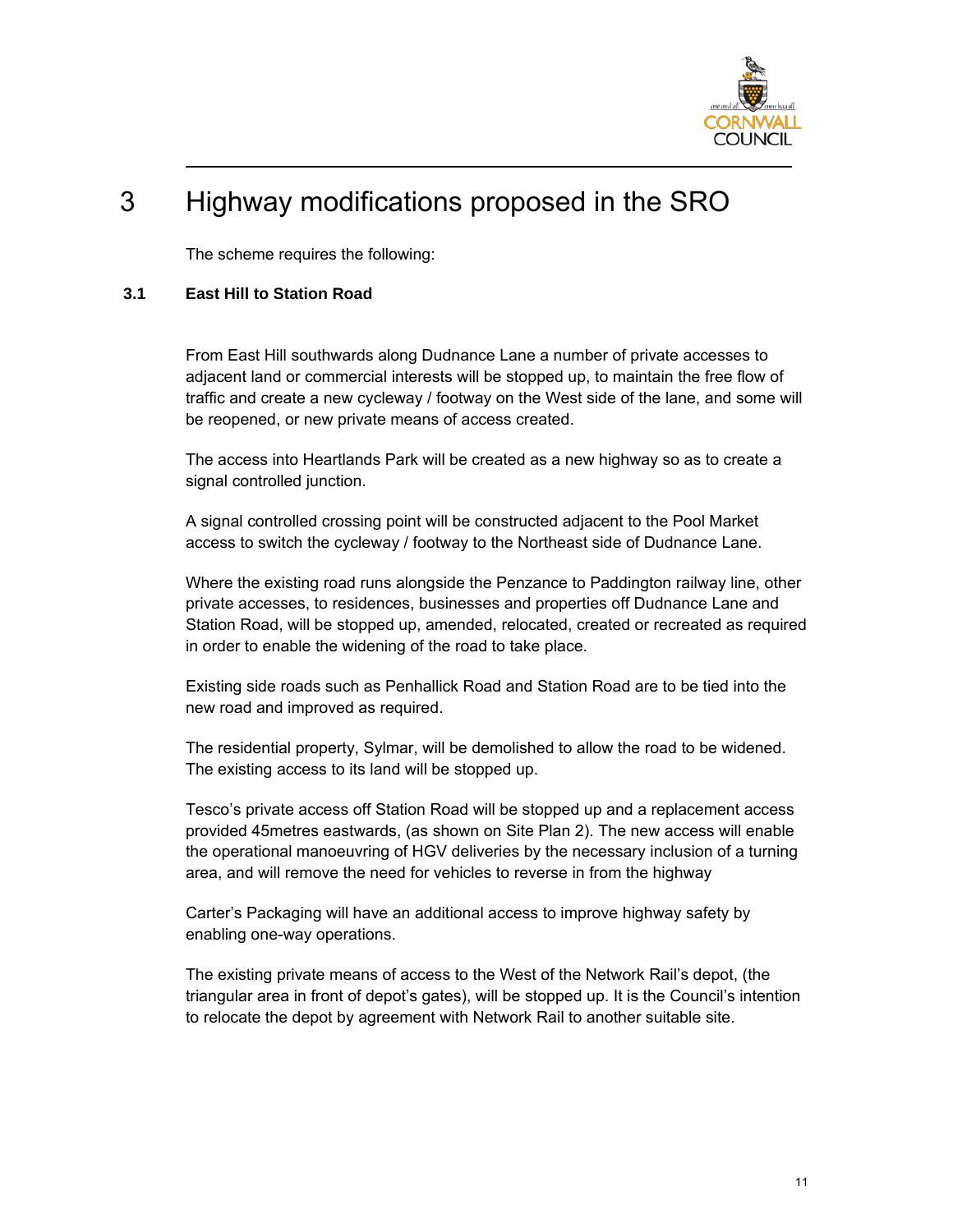

#### **3.2 Station Road to Wilson Way**

Footpath No.4 (Carn Brea) will be stopped up for a short section of its length where it is to be crossed by the new road. New highway will be created to link the severed footpath to the new road at its North and South ends.

A new private access will be provided into the Tescan Industrial area from the new section of road to replace existing private accesses which are to be stopped up. This access will served by a centre, right-turn lane in the new road.

The access to 78 Carn Brea Lane, which will be acquired, will be stopped up in part to enable the road to be widened. An alternative will be provided to give access to a new garage.

Access to Western Power Delivery apparatus and land will be maintained – from the new road; a layby will be provided.

#### **3.3 Wilson Way roundabout**

A new roundabout will be constructed on Wilson Way at Carn Brea Lane. For a short length eastwards along Wilson Way a number of private accesses to adjacent land or commercial interests will be stopped up to enable the road to be widened and the roundabout approach lanes constructed. Some will be reopened, relocated or have new replacement private means of access created.

The eastern access to Bookers will be stopped up and a replacement access, to the delivery area, will be provided via Agar Way to the rear of Booker's premises. A new length of road will be created to provide this access from Agar Way.

#### **3.4 Dudnance Lane to Dolcoath**

Westwards from Dudnance Lane, the new road will cross South Crofty mining land and new private means of access are provided to give access to land severed by the new road .

The new road crosses the Red River valley and two arches will be constructed (square to the new road) for Chapel Road, the Red River and adjacent amenity trail to pass under the road. The river, the amenity trail and Chapel Road will be diverted to pass through the arches.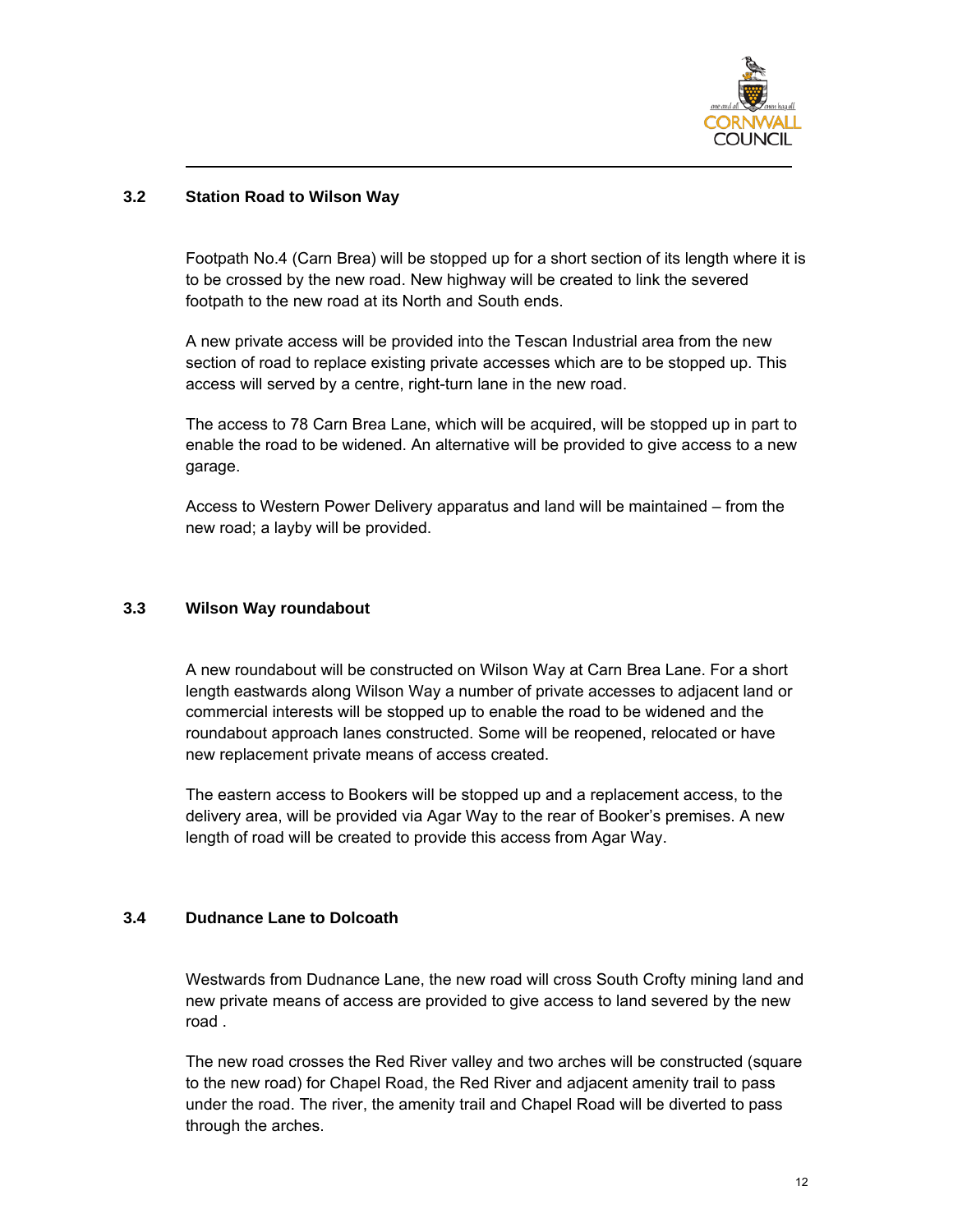

Existing sections of Chapel Road, the amenity trail and the Red River will be stopped up and created on new alignments. A new bridleway will be established to link the new road over the valley with the amenity trail and highway in the valley. These details are shown on Site Plan 3 and on the inserts.

The new road will sever land which is planned for development at Tuckingmill. Two new private means of access will be provided (on the North and South sides of the new road) to give access to this severed land.

The new road will cross farm land in the holding of Church View Farm. The southern access provided for the Tuckingmill development (above) will also provide access to the southern fields of this severed farm land. Existing accesses to the farm from Church View Road and Dolcoath Road will be stopped up. New access to the farm and to land which will be on the North and Northwest side of the new road will be provided by the creation of a new replacement private means of access from Church View Road. These details are shown on Site Plan 4 and on Inset C.

#### Dolcoath

The new road, at its western end, will tie into the proposed spine road of the Dolcoath Development ("Main Avenue") and will necessitate alterations to the adjacent side roads: Dolcoath Road, Dolcoath Avenue, Church View Road and Lower Pengegon (shown as highways to be improved on Site Plan 4).

Sections of these roads will be stopped up where the new road will pass over them and the new road will reinstate them as highway within its footprint.

A length of Lower Pengenon will be stopped up and reopened for cyclists and pedestrians only (between Dolcoath Road and Dolcoath Avenue) as shown on Site Plan 4, Inset A.

A length of Dolcoath Avenue will be stopped up and reopened for cyclists and pedestrians only (to make a connection between Dolcoath Avenue and the footway/cycleway on the new road)) as shown on Site Plan 4, Inset B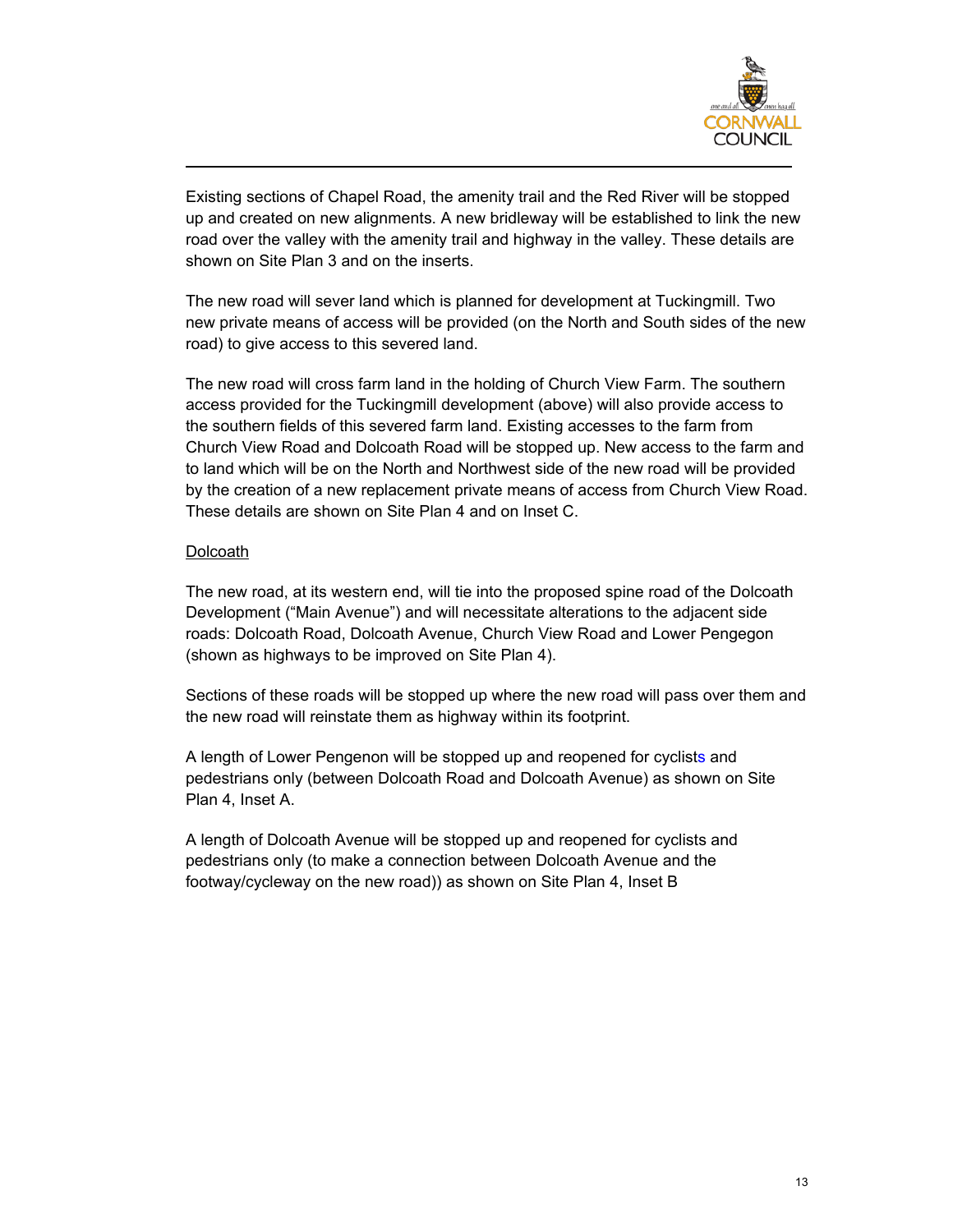

# 4 Human Rights Considerations

The Human Rights Act 1998 incorporated into UK law the European Convention on Human Rights' ("the Convention"). The Convention includes provisions in the form of Articles, the aim of which is to protect the rights of the individual (including companies). In resolving to make the Order the Council should consider the rights of property owners under the Convention, notably under the following articles:

#### Article 1 (of the First Protocol)

This protects the rights of everyone to the peaceful enjoyment of possessions. No one can be deprived of possessions except in the public interest and subject to the relevant national and international laws.

#### Article 8

This protects private and family life, home and correspondence. No public authority can interfere with these interests except if it is in accordance with the law and it is necessary in the interest of national security, public safety or the economic well-being of the country.

#### Article 14

This protects the right to enjoy rights and freedom in the Convention free from discrimination on any ground such as sex, race, colour, language, religion, political or other opinion, or national or social origin.

In the case of each of these Articles (and indeed other provisions of the Convention) the Council should be conscious of the need to strike a balance between the rights of the individual and the interests of the public. In the light of the significant public benefit that will arise from the construction of the proposed road it is considered that it would be appropriate to make the Order. In the circumstances, it is not considered that the Order would constitute an unlawful interference with the individual property rights.

Extensive consultation has taken place in relation to the proposed scheme at the planning stage with the opportunity being given for affected parties to make representations. Negotiations have also been pursued with the parties affected by this Side Roads Order. Further representations can be made in the context of any Public Inquiry, which the Secretary of State for Transport may decide to hold in connection with the Order. Those directly affected by the Order will be entitled to compensation proportionate to the loss, which they incur as a result of the changes, alterations, modifications and improvements arising from the road scheme.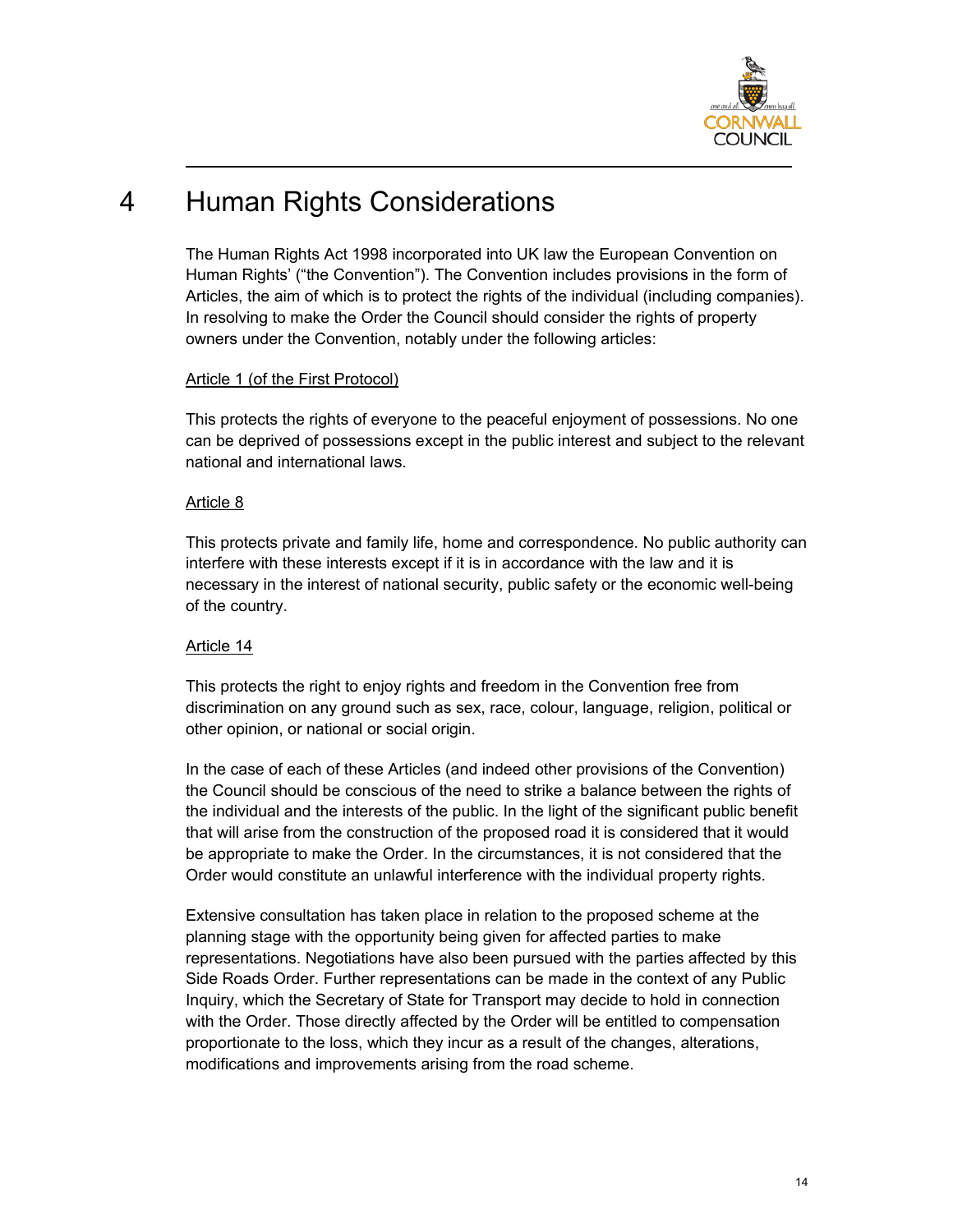

### 5 Other Issues

#### **5.1 Related Orders**

A Compulsory Purchase Order for the same scheme has been made concurrently with this Side Roads Order

#### **5.2 Special considerations affecting these Order Lands**

#### *5.2.1 Listed Buildings and Conservation Areas*

No listed buildings are affected by the Order. A number of buildings, however, are of archaeological importance and measured have been agreed to mitigate the impact by surveying and recording.

None of the land, accesses or side roads affected by the Side Roads Order are within a conservation area.

#### *5.2.2 World Heritage Site*

(a) The World Heritage Convention was ratified by the United Kingdom in 1984. The convention provides for the identification, protection, conservation and presentation of cultural and natural sites of outstanding universal value, as World Heritage Sites ("WHS"). Individual governments are responsible for ensuring the protection of sites which are inscribed on the list. Following a submission by the Secretary of State for Culture, Media and Sport On July 13 2006 the decision was taken by UNESCO's World Heritage Committee meeting to inscribe the Cornwall and Devon *mining landscape* onto the World Heritage List.

(b) World Heritage status is a material consideration in the determination of planning applications (as defined in PPG 15) but has no statutory place in the current planning system..

 (c) Part of the SRO proposals fall within or close to the World Heritage Site. Cornwall Council is sensitive to this and has fully considered the WHS and any immediate impact and/or implications for the longer terms have been evaluated. The case for the scheme has been made in two planning applications which included assessments of the environmental impact of the scheme. The impact of this scheme on the WHS has been considered and judged not to have any significant negative impact.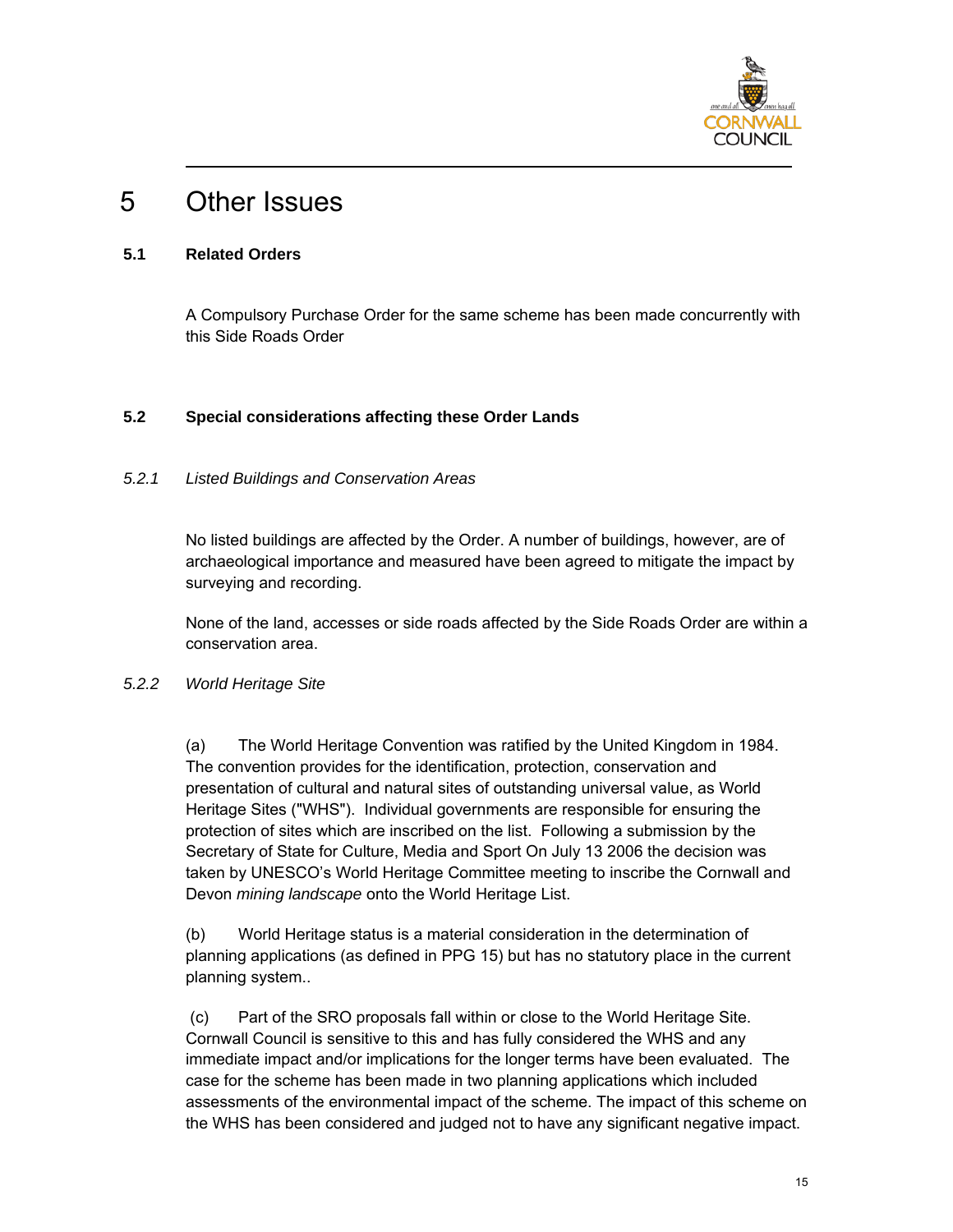

#### *5.2.3 Negotiated land acquisition*

Accesses and side roads owned and used by Western Power Distribution, Network Rail and Western United Mines (BaseResult) are affected by this order. The Council is in negotiation with these interested parties with a view to securing agreement to the proposals, detailed in this order, which are needed for the scheme.

#### **5.3 Compensation issues**

Compensation for the loss of land resulting from the CPO which accompanies this Side Roads Order and other losses will be considered under statutory provisions for compulsory purchase by the Council's Western Area Valuer. He will also consider issues relating to this Side Roads Order, including the loss of, or changes to, private means of access, the financial impact on operations, the establishment of new accesses and the impacts of modifications needed to facilitate the proposed road scheme.

In any statutory process there is always an endeavour to discuss compensation issues and reach agreement, if possible. Owners and tenants of properties affected by the Orders who wish to discuss this option should contact Colin Benney, Cornwall Council's Western Area Valuer, in the first instance whose details appear below. The Council's consultant is Parsons Brinckerhoff

#### **5.4 Inspection of documents**

A copy of the Order, Order Maps and this Statement of Reasons and the documents referred to in the attached list can be inspected at Cornwall Council's Offices, [New County Hall, Truro] [between 9am and 5pm on Mondays to Thursdays and between 9am and 4.30 pm on Fridays] and at Cornwall Council Offices, Camborne [between 8.45am and 5.15pm on Mondays, Tuesdays and Thursdays, between 10am and 5.15pm on Wednesdays and 8.45am to 5.45pm on Fridays].